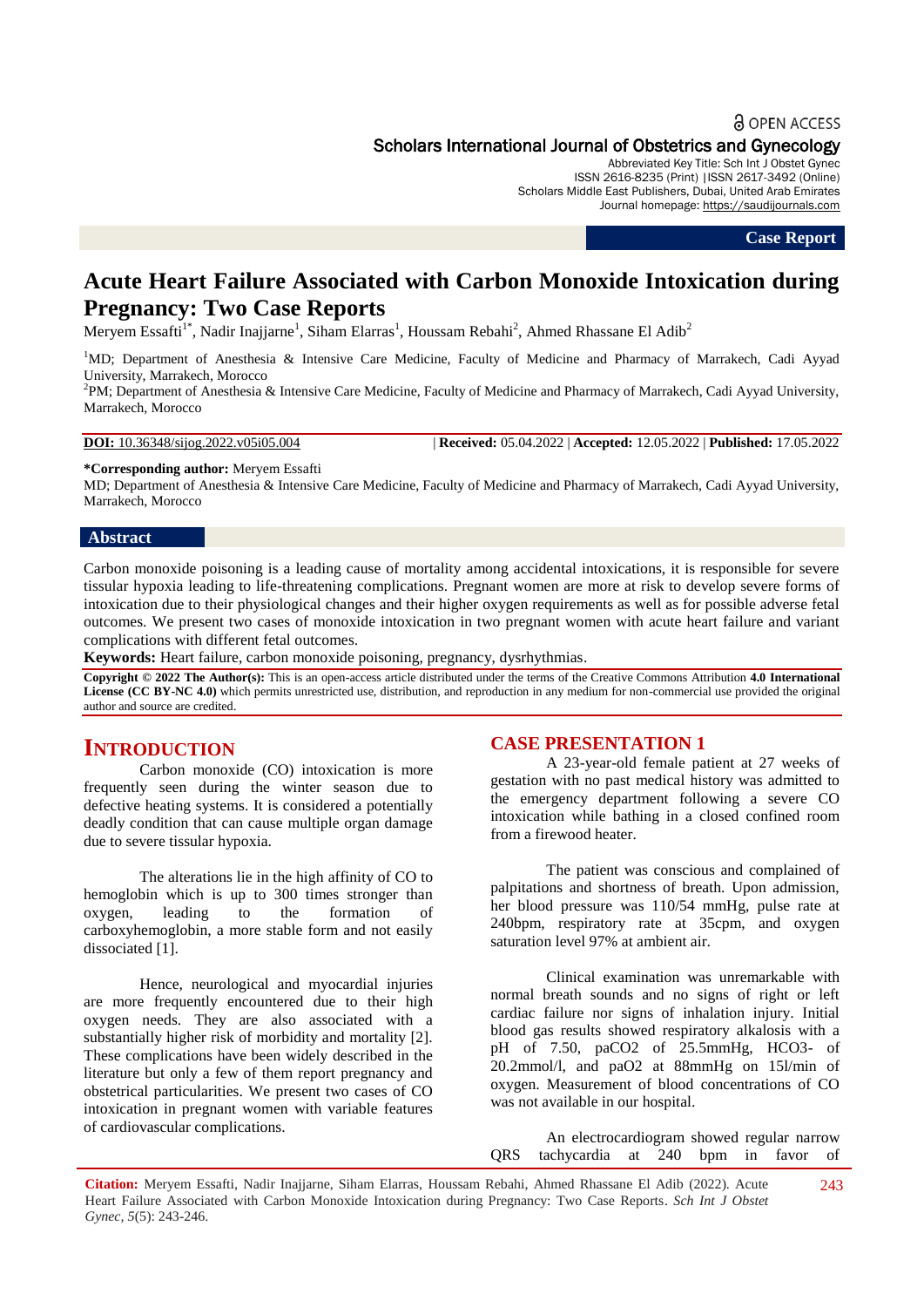supraventricular tachycardia (Figure 1). Given the hemodynamic stability, vagal maneuvers were undertaken as first-line treatment but were unsuccessful, followed by an intravenous bolus of Adenosine that was also ineffective. Electric cardioversion was performed and a regular sinus rhythm at 70bpm was reached at the third synchronic shock. Fetal heart rhythm was continuously monitored and revealed no signs of acute fetal distress. Shortly afterward, the patient presented acute pulmonary edema that responded to non-invasive ventilation with Continuous Positive Airway Pressure (CPAP) and diuretics.

Bedside cardiac point of care ultrasound showed a moderate systolic dysfunction with left ventricular ejection fraction at 48%, no dilated or hypertrophic ventricular or underlying valve disease.

Left ventricular filling pressures were high as attested by the restrictive mitral flow pattern. Laboratory findings revealed a rise in troponin levels at 12 hours from admission (from 333ng/ml to 444ng/ml). Renal and hepatic functions were not impaired and muscle enzymes were within the normal values.

The patient remained in the intensive care unit for 48 hours on continuous non-invasive monitoring as the fetal heart rhythm remained normal. She received a daily dose of 100mg flecainide orally and was progressively weaned from CPAP and oxygen therapy.

Pregnancy was carried out without particular incident giving birth to a healthy baby at full term. 6 months follow-up showed normal electrocardiograms and echocardiography and no neuropsychiatric symptoms.



**Figure 1: Electrocardiogram showing supraventricular tachycardia (left) and normal sinus rhythm after cardioversion with depression of ST-segment in leads V3 through V6 (right)**



**Figure 2: Pathophysiology of cardiovascular complications due to carbon monoxide intoxication**

# **CASE PRESENTATION 2**

A 25-year-old patient with no past medical history in her second trimester of pregnancy presented with a cardiogenic shock, rhabdomyolysis, renal and hepatic failures, and intrauterine fetal demise (IUFD) following prolonged exposure to carbon monoxide from a non-conforming water heater in a non-ventilated area.

Initial assessment revealed a confused patient with a Glasgow Coma Scale of 13, apathetic, presenting with hemodynamic and respiratory instability with prolonged capillary refill time and impregnable blood pressure, distended jugular veins, and inspiratory crackles at lung sounds.

Early treatment was quickly initiated consisting of high flow oxygen therapy by a nonrebreathing-face mask at 15 L/min, intravenous fluid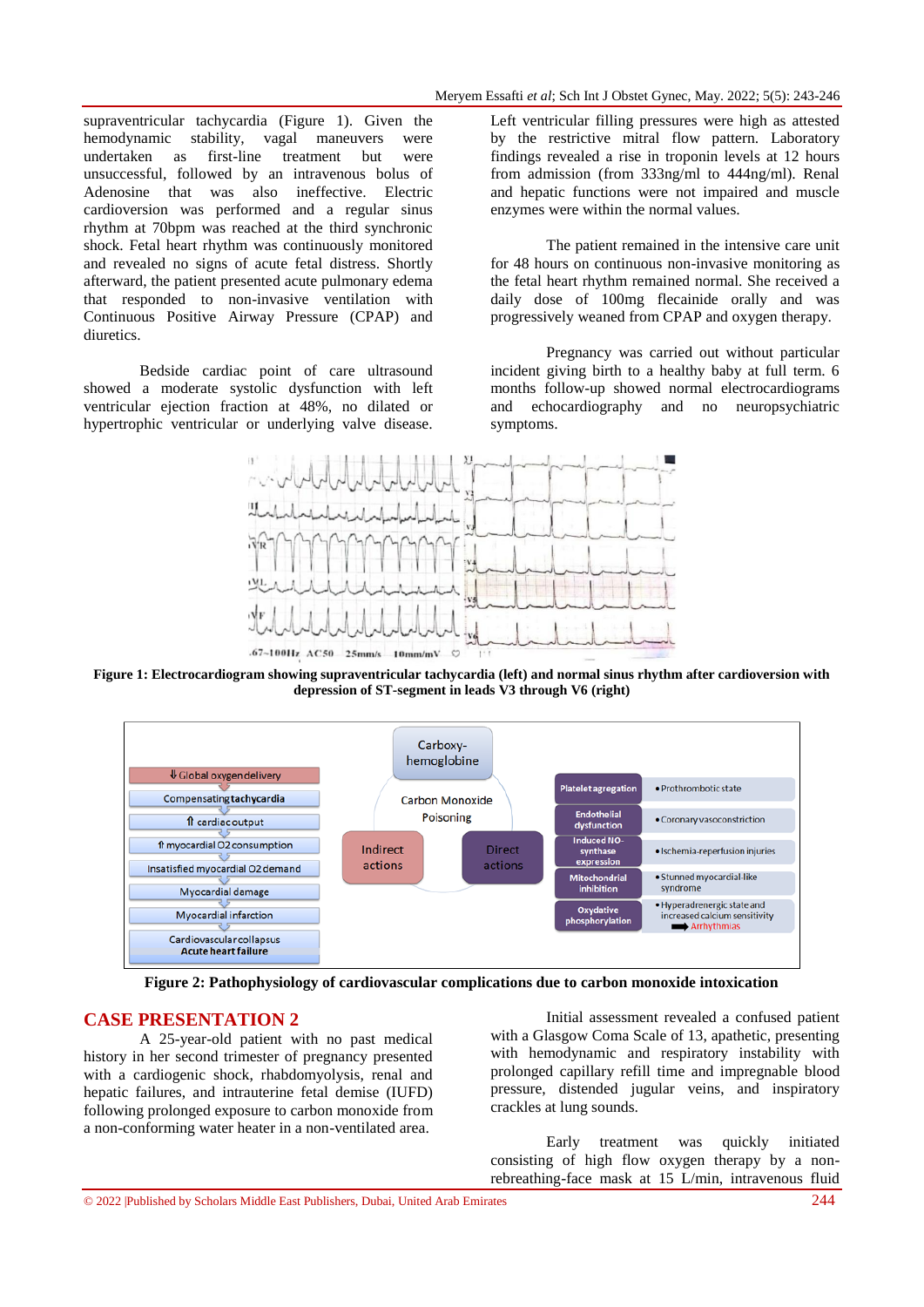resuscitation, and norepinephrine perfusion restoring adequate tissue reperfusion. Further clinical examination revealed extensive inflammatory edema of the right lower limb, dark brown urine discoloration with oliguria. The obstetrical evaluation revealed intrauterine fetal demise (IUFD).

Blood gas results showed a compensated metabolic acidosis PH: 7, 38, PCO2:14, 9, Po2:173, Hco3-:9, 0, Sao2: 100%; serum lactate levels were at 2.25mmol/l. ECG was significant for sinus tachycardia and inferolateral depression of ST-segment. Bedside echocardiography was in favor of acute heart failure with non-dilated cavities, global hypokinesia, impaired systolic function with LVEF of 42%, and a collapsed inferior vena cava. Faced with persistent hemodynamic instability, dobutamine was used at a dose of 10µ/kg/min along with norepinephrine and cautious fluid challenges determined by invasive arterial and venous pressure measurements and under non-invasive continuous monitoring using ClearSight Edwards ® and repeated transthoracic echography.

Edema of the right lower limb was due to prolonged compression since venous ultrasound and angiography were normal. A biological workup revealed hemoconcentration with hematocrit at 45.5%, elevated serum creatinine levels at 33 mg/l, hyperkaliemia at 6.2mmol/l, severe rhabdomyolysis with creatinine kinase values at  $56685$ UI/l (normal  $\lt$ 200UI/l), and high troponin levels at 2199 pg/ml (169 times normal value).

Fetal extraction was engaged by induced vaginal delivery on the second day of her admission after stabilization. The patient remained in the ICU for a total stay of ten days while being progressively weaned from vasoactive drugs and oxygen therapy by the 4th day, whereas complete recovery of cardiac function was obtained by day 7. Neurological assessment exposed retrograde amnesia without any other neurological deficit and non-oliguric renal failure persisted until discharge with a glomerular filtration rate of 20ml/min/1.73 m². Further follow-up was intended to determine whether it would develop into chronic kidney failure but the patient failed to comply with her consultations deadlines despite persistent efforts to contact her.

# **DISCUSSION**

Pregnancy is a physiological state that places greater demand on both cardiovascular and respiratory systems to satisfy its increased metabolic demand. Several changes justify the vulnerability of pregnant women and their fetuses to mild hypoxia, such as increased cardiac output, decreased respiratory functional residual capacity, a rightward shift of the maternal oxyhemoglobin dissociation curve, and an increase in oxygen consumption.

One of the many clinical features that have been associated with mild and severe CO poisoning are myocardial damage and cardiovascular complications; they count for up to one-third of patients and may be associated with increased long-term mortality [3].

The pathophysiology is multifactorial and caused by reversible direct and indirect lesions due to carboxyhemoglobin (Figure 2). The main consequence is myocardial damage leading to ischemic injury. Other aspects include arrhythmias as observed in the first case, acute heart failure, vasoplegic response, takotsubo cardiomyopathy, and cardiovascular collapse or cardiorespiratory arrest [4-6].

#### *Fetal Repercussions*

During CO poisoning in pregnant women, CO dissolved in maternal plasma crosses the placenta by passive diffusion and thus combines with fetal hemoglobin.

In utero fetuses are more vulnerable to carbon monoxide toxicity because of the natural leftward shift of the dissociation curve of fetal hemoglobin that provides it with a higher affinity for CO than adult hemoglobin (10-15% more), a slower dissociation and elimination of CO. Hence, acute nonlethal maternal intoxication may cause severe acute fetal hypoxia and result in fetal demise, abnormal development or permanent neurologic sequelae [7].

Continuous electronic fetal heart monitoring is essential to promptly detect signs of acute fetal distress. First-line in-utero resuscitation should always be carried out before considering emergency delivery since the reestablishment of adequate maternal tissular perfusion and oxygenation is often sufficient to recover normal fetus heart rate.

#### *Treatment*

The main treatment of CO poisoning consists of the administration of 100% normobaric oxygen administered via a non-rebreathing face mask for a minimum of 6 hours despite normal oxygen saturation levels and partial arterial oxygen pressure, thus reducing the half-life of maternal carboxyhemoglobin to 40-70 min instead of 4-6 hours [8]. During pregnancy, since fetal clearance of CO is extended, oxygenation therapy should be initiated promptly in all cases and must be sustained at a rate of 15l/min for 16 hours or more [8].

Furthermore, non-invasive ventilation may be useful if associated with acute left ventricular failure; whereas hyperbaric oxygen therapy should be considered in cases of severe and moderate maternal exposure, it was observed to be harmless and beneficial in pregnant women by decreasing fetal hypoxia and improving outcomes [9].